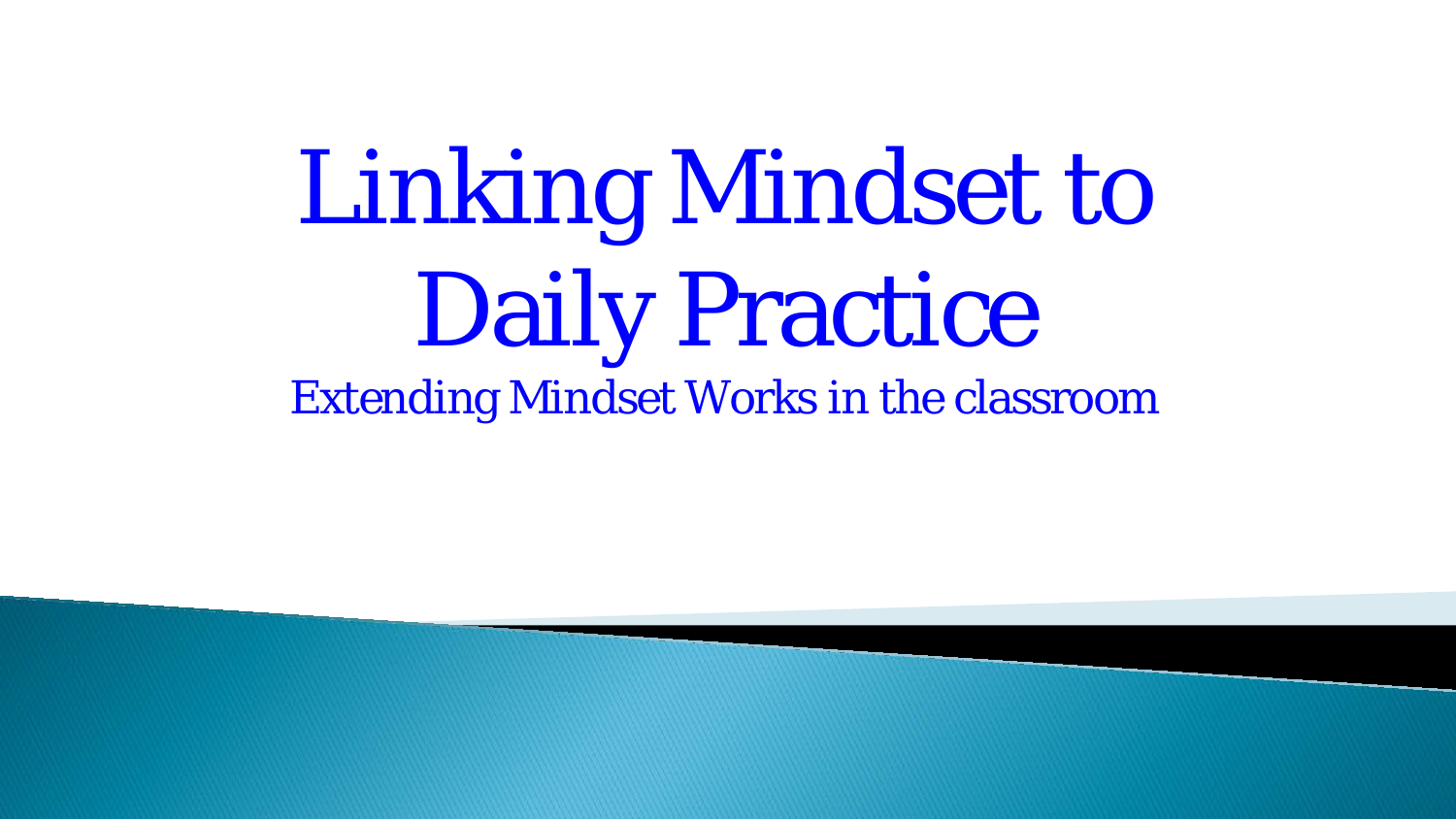## **Purpose**

- ▶ Extending Growth Mindset beyond the Welcome Back Keynote
- ▶ Providing rationale for utilizing Growth Mindset within instruction
- ▶ Providing Teachers with practical strategies for implementing Growth Mindset into daily practice
- Building Better Brains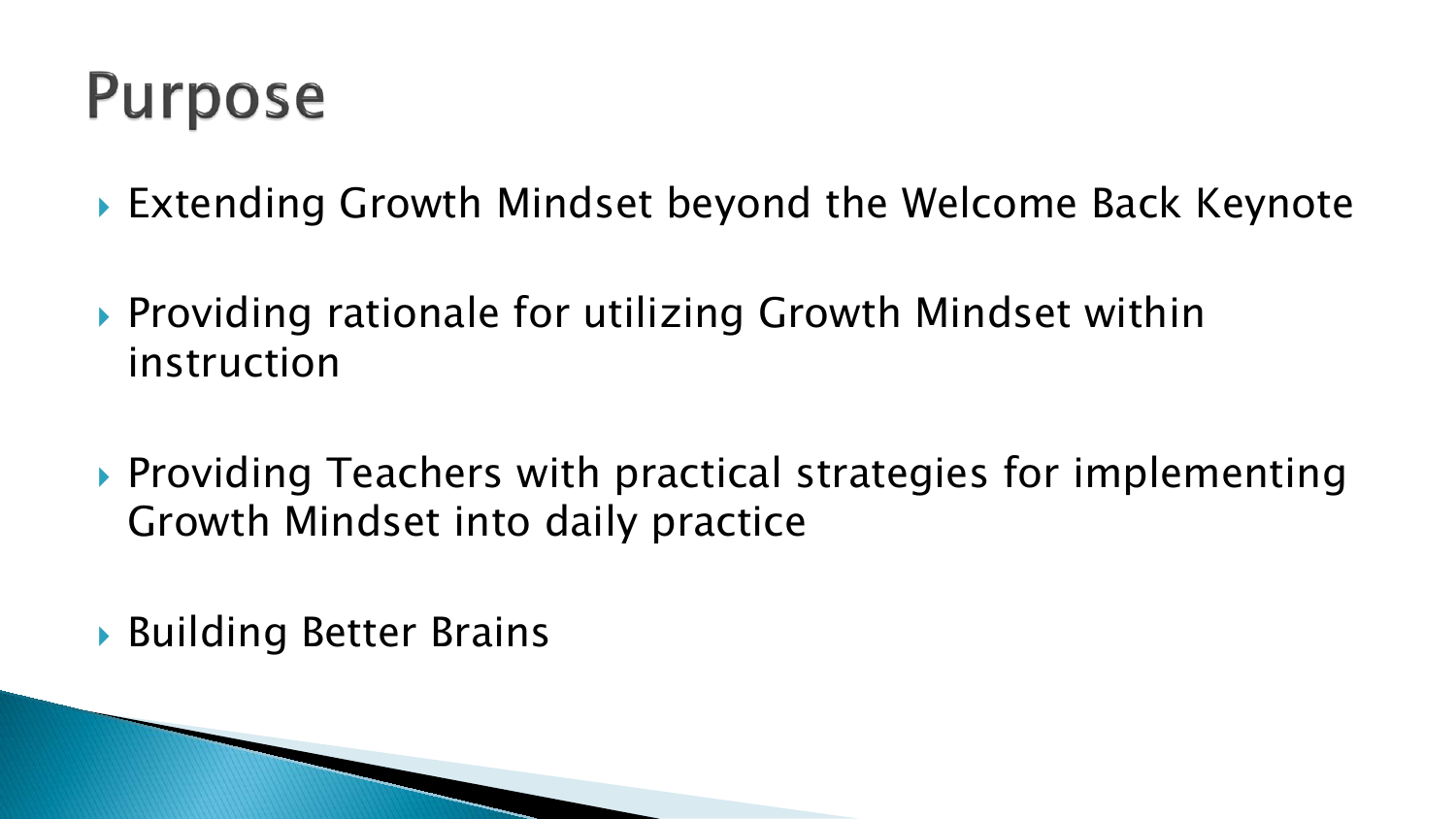### **Review of Growth vs Fixed Mindset**

#### **Fixed Mindset**

Intelligence (or an ability) is a fixed trait



### **Growth Mindset**

#### Intelligence (or an ability) can be developed

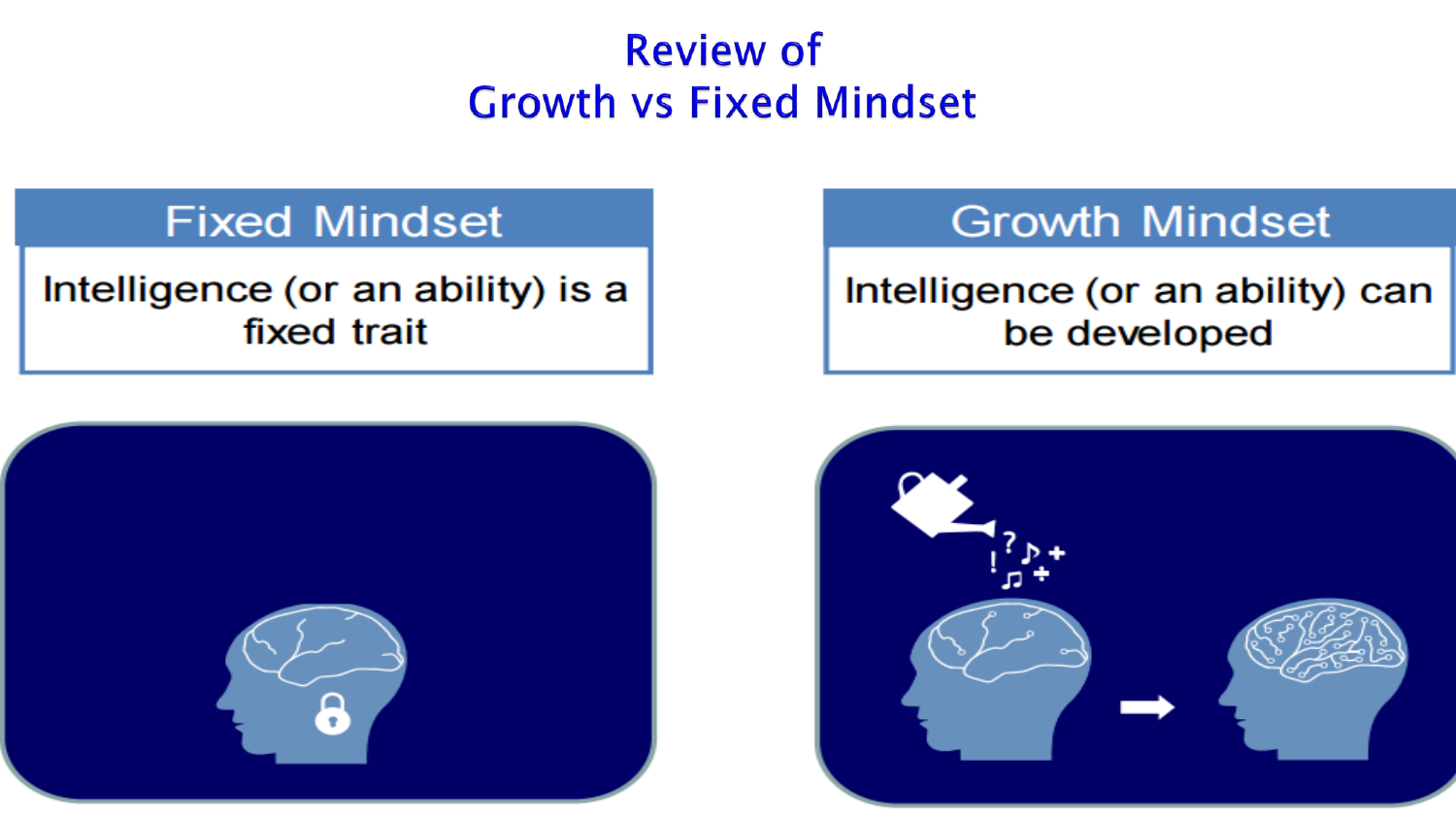# **Elements of a Growth Mindset**

| <b>Elements</b>          | <b>FIXED</b>      | <b>GROWTH</b> |
|--------------------------|-------------------|---------------|
| Challenges               | Avoid             | Embrace       |
| <b>Obstacles</b>         | Give up           | Persist       |
| <b>Effort</b>            | <b>Fruitless</b>  | Valued        |
| Criticism                | Dismiss           | Utilize       |
| <b>Success of Others</b> | <b>Threatened</b> | Inspired      |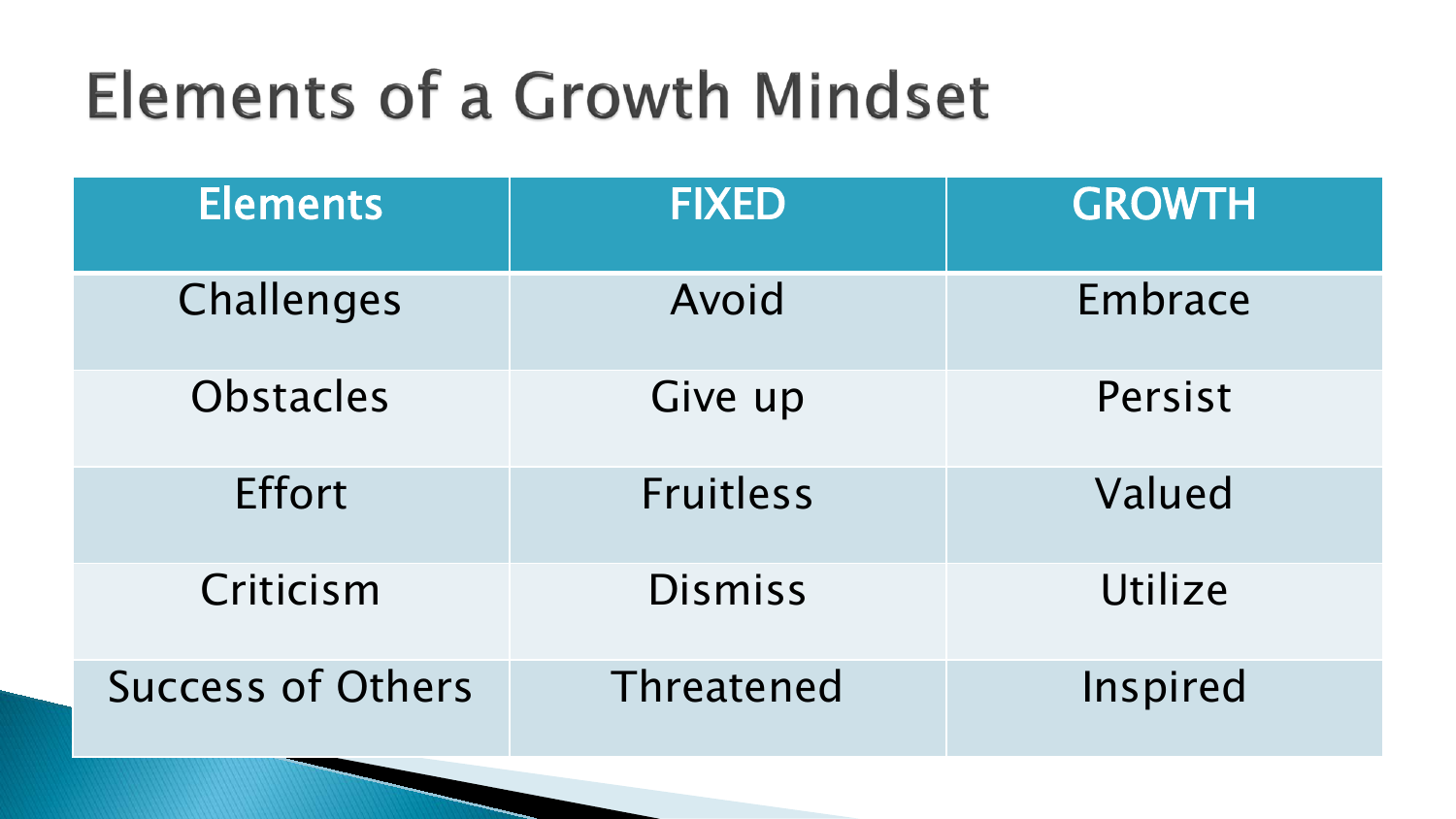### How does this apply to you and your Teaching **Impact on Achievement**

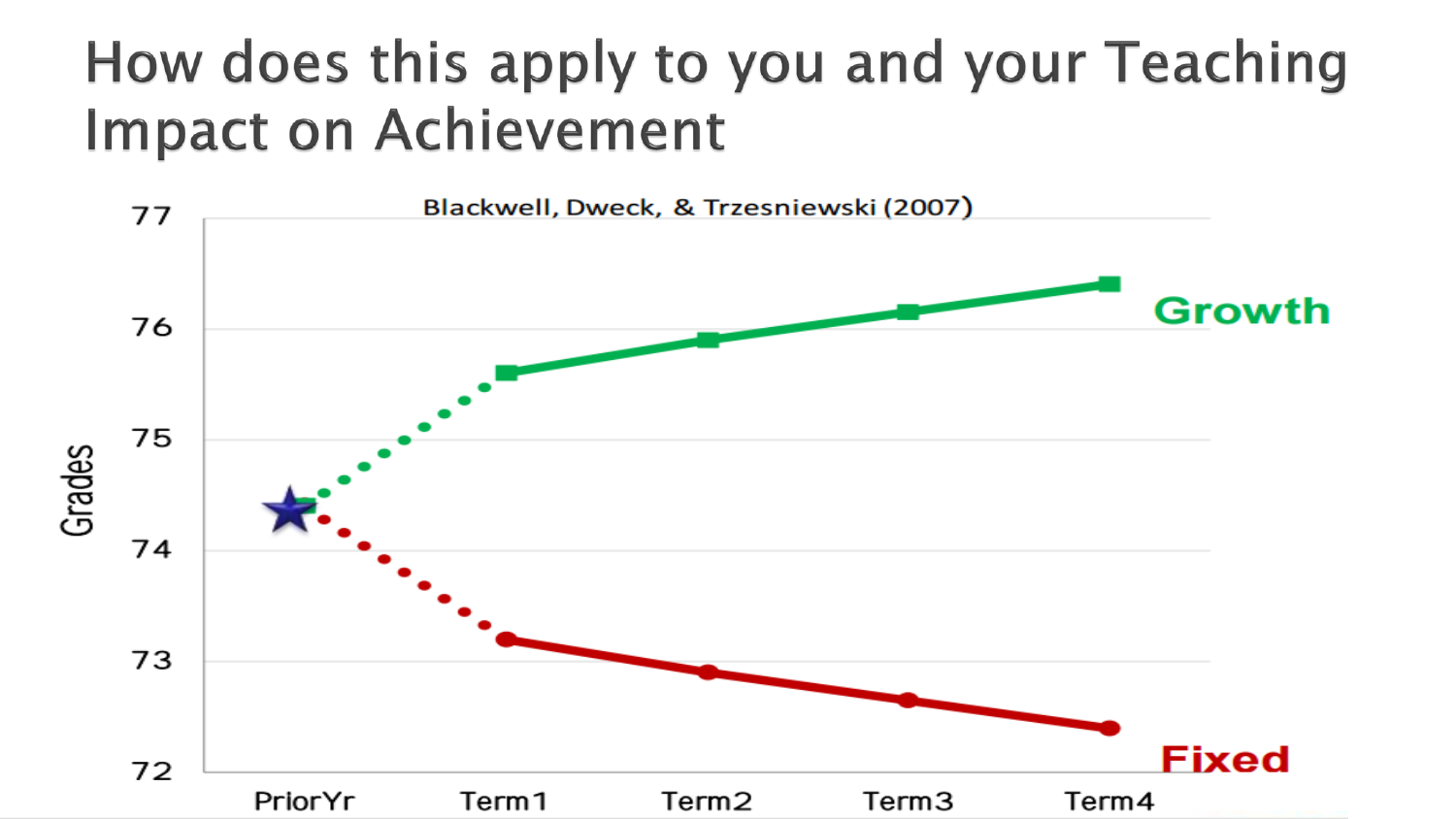# How to Grow a Mindset in Students

Research shows…

- ▶ Teaching students about the concept of Growth Mindset is critical but to maximize the impact of Growth Mindset on achievement:
	- Growth Minded behaviors MUST be **Modeled** by all staff
	- Students MUST be provided with Strategies for 'growing their brains"
	- Teachers MUST provide a Risk free environment for students to "grow"
		- Feedback
		- Opportunities
		- Equity/Access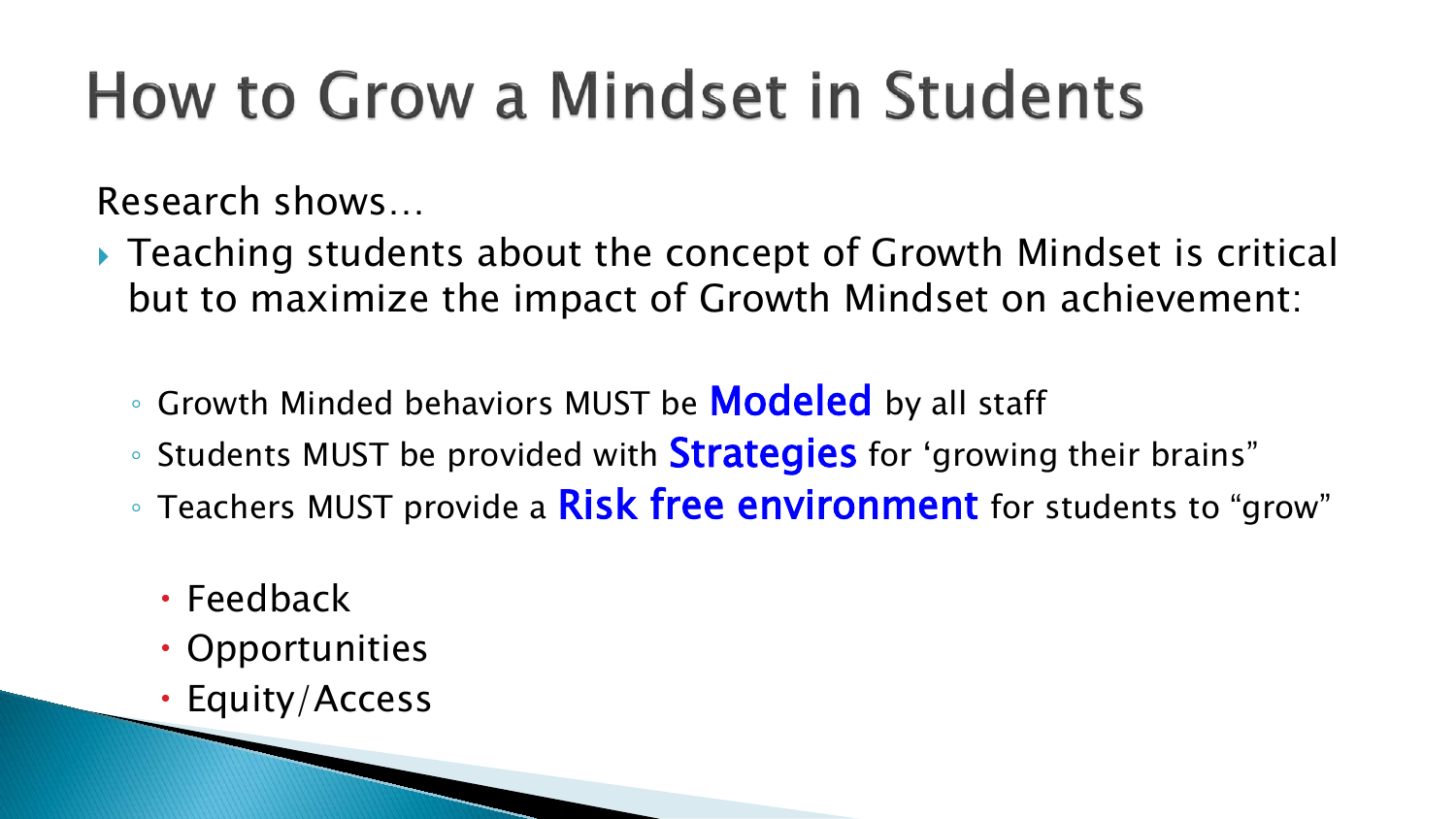# **Modeling Growth Minded Behaviors**

 What do students/parents see in our school?

Open and transparent communication Collaboration and support >High expectations and common goals Focus on growth for everyone Motivation to learn, improve and overcome challenges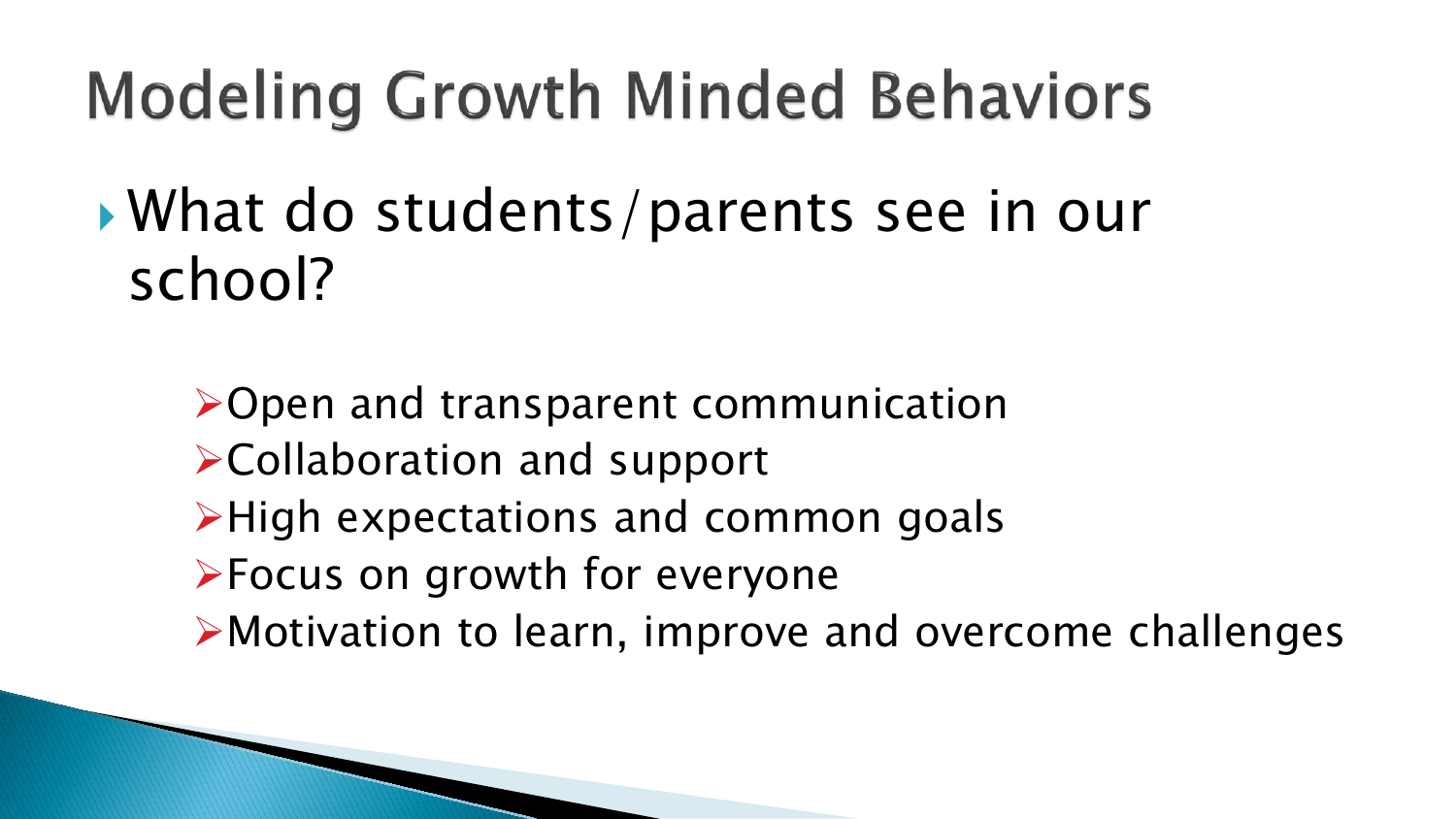#### Exercise **Strategies to Develop the Brain**



 $\frac{9.70}{9.568}$ 





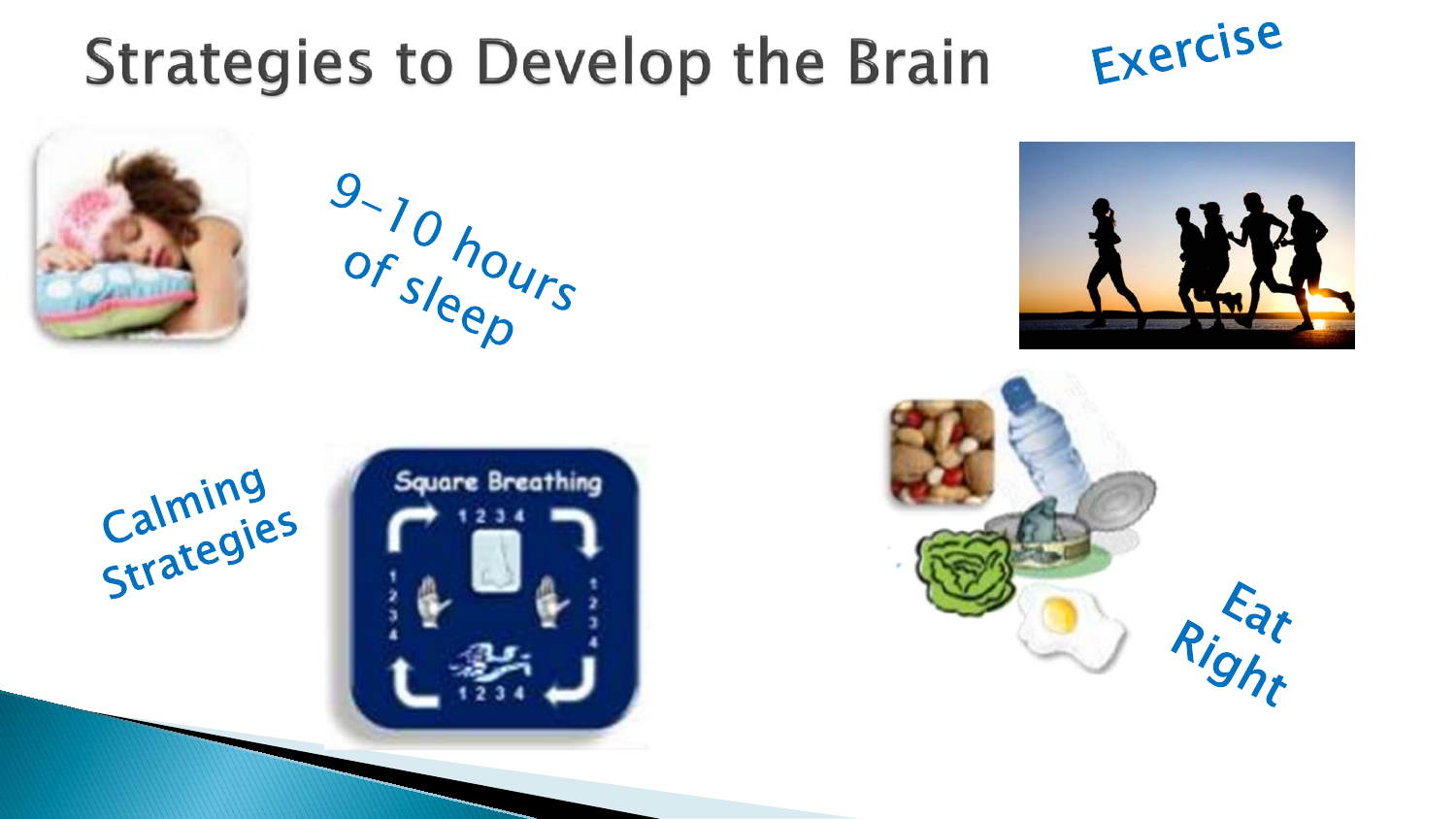Feedback -the key to a RISK Free Environment "Feedback is not about praise or blame, approval or disapproval.

That's what evaluation is – placing value.

Feedback is value-neutral. It *describes* what you did and did not do."

 $\sim$  Grant Wiggins

PROVIDES…

the process of helping our students assess their performance, *identify areas* where they are right *on target* and provide them tips on *what they can do in the future to improve* in areas that need correcting."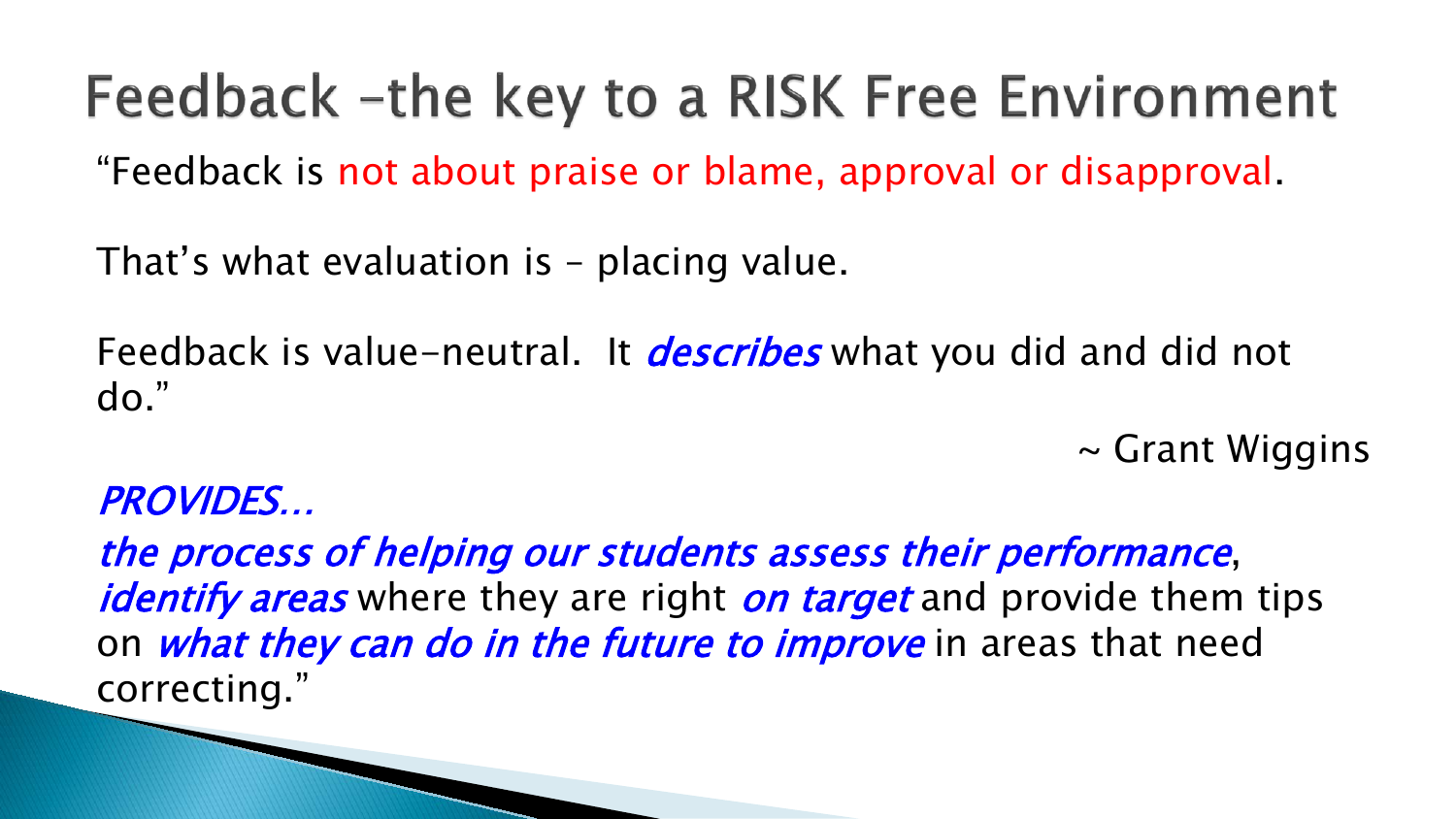### **Effective Feedback answers 3 questions**

### 1) Where am I going?

- a student has a clear understanding of the desired goal, a vision of the target

### 2) How am I going?

- a student is given frequent and descriptive information about his present position in relation to that goal

### 3) How can I close the gap?

- a student is given guidance on how to close the gap between where he is going and how he is going to get there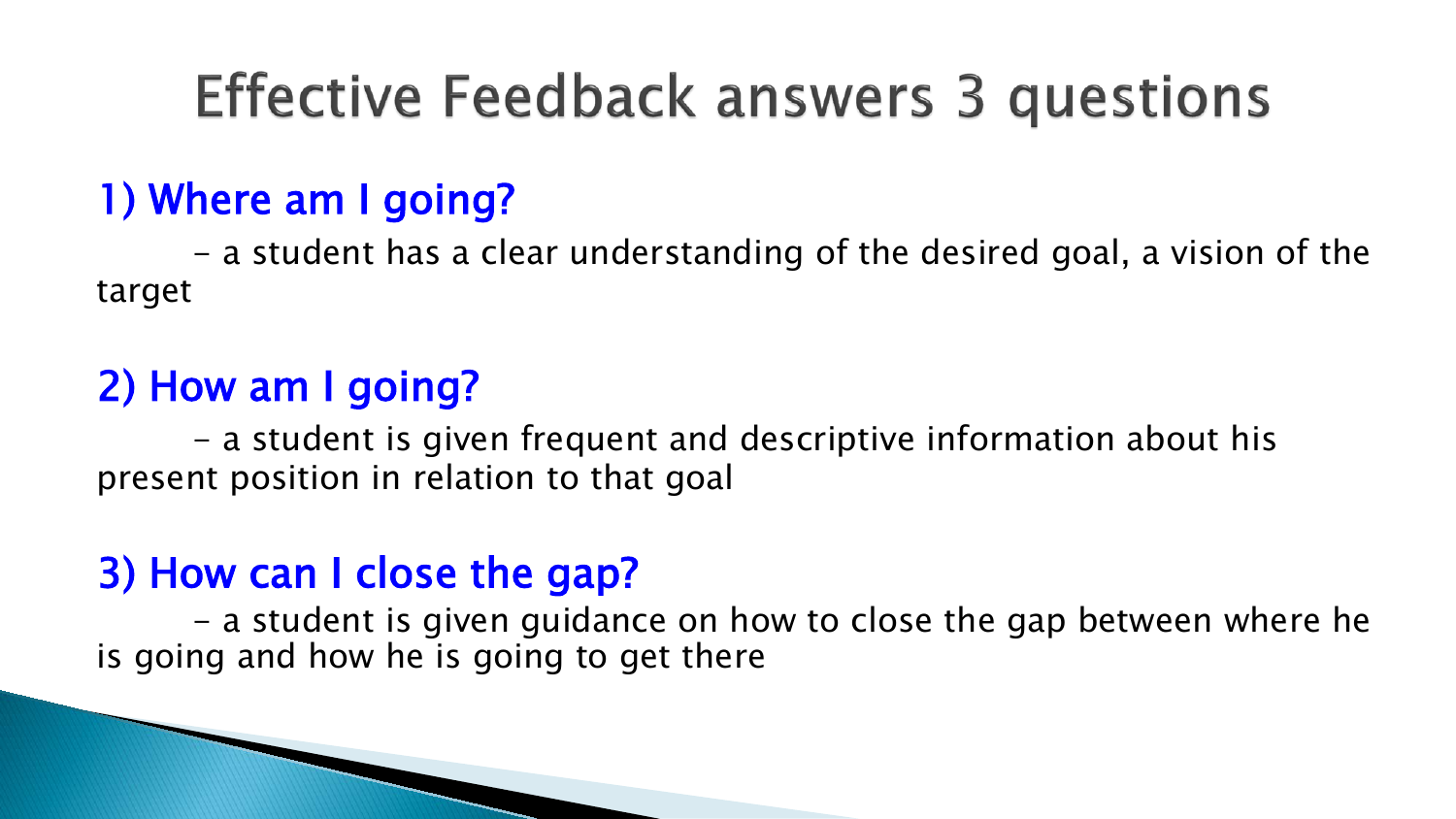### So How Can You Help Your Students **Grow their Mindset??**

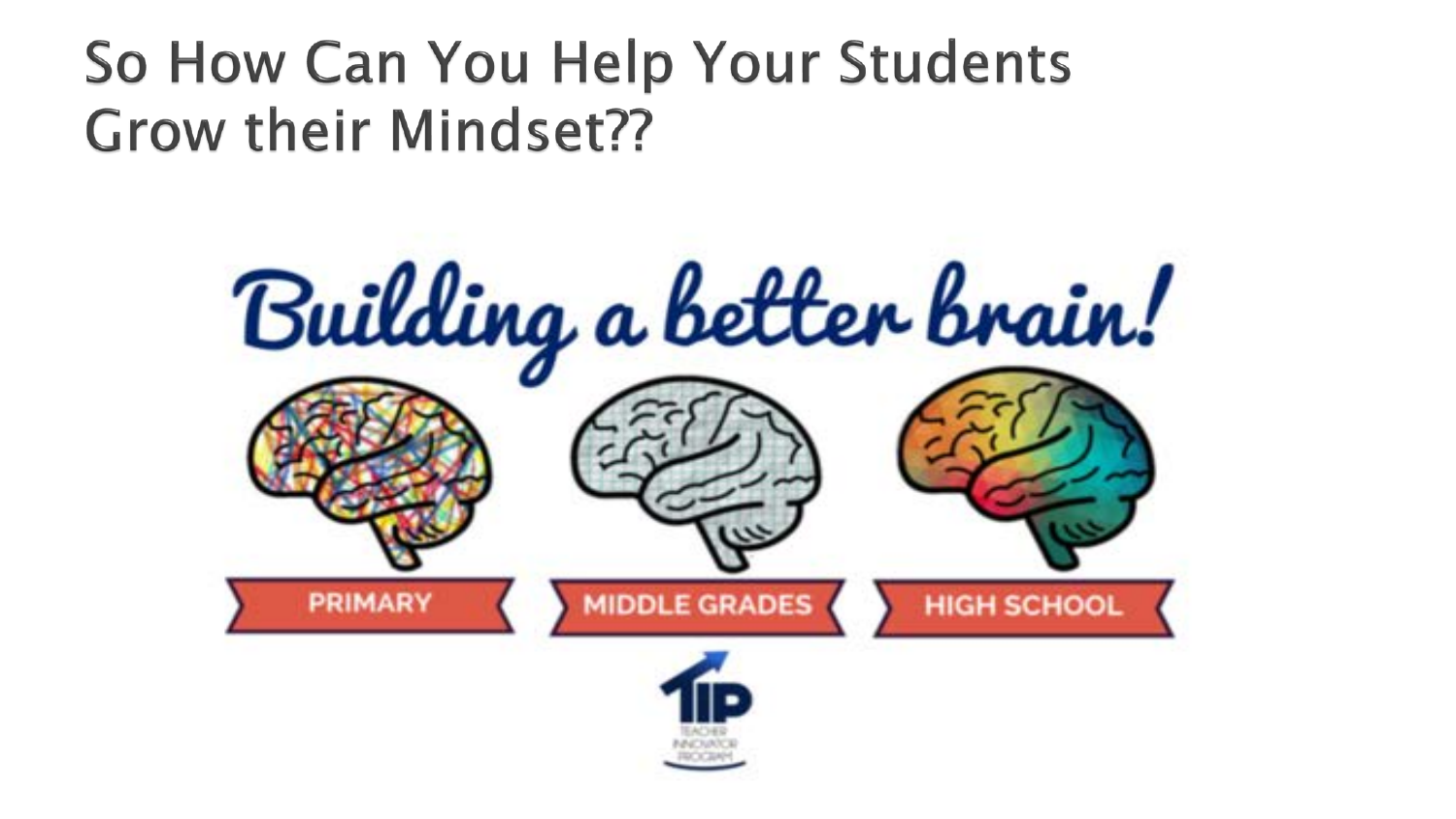### Website contains...

- **▶ Three Levels**
	- Primary—Preschool -2/3 Grade
	- Middle Grades—3-8th Grade
	- High School—9-12th Grade
- ▶ Overview—General information and detailed lesson plans
- ▶ PowerPoints—ONE PPT and resources for each lesson
- Resources—Additional resources for extension activities

 All Lessons are intended to be delivered in 5-10 minutes (Of course if you include the extension they may last longer)